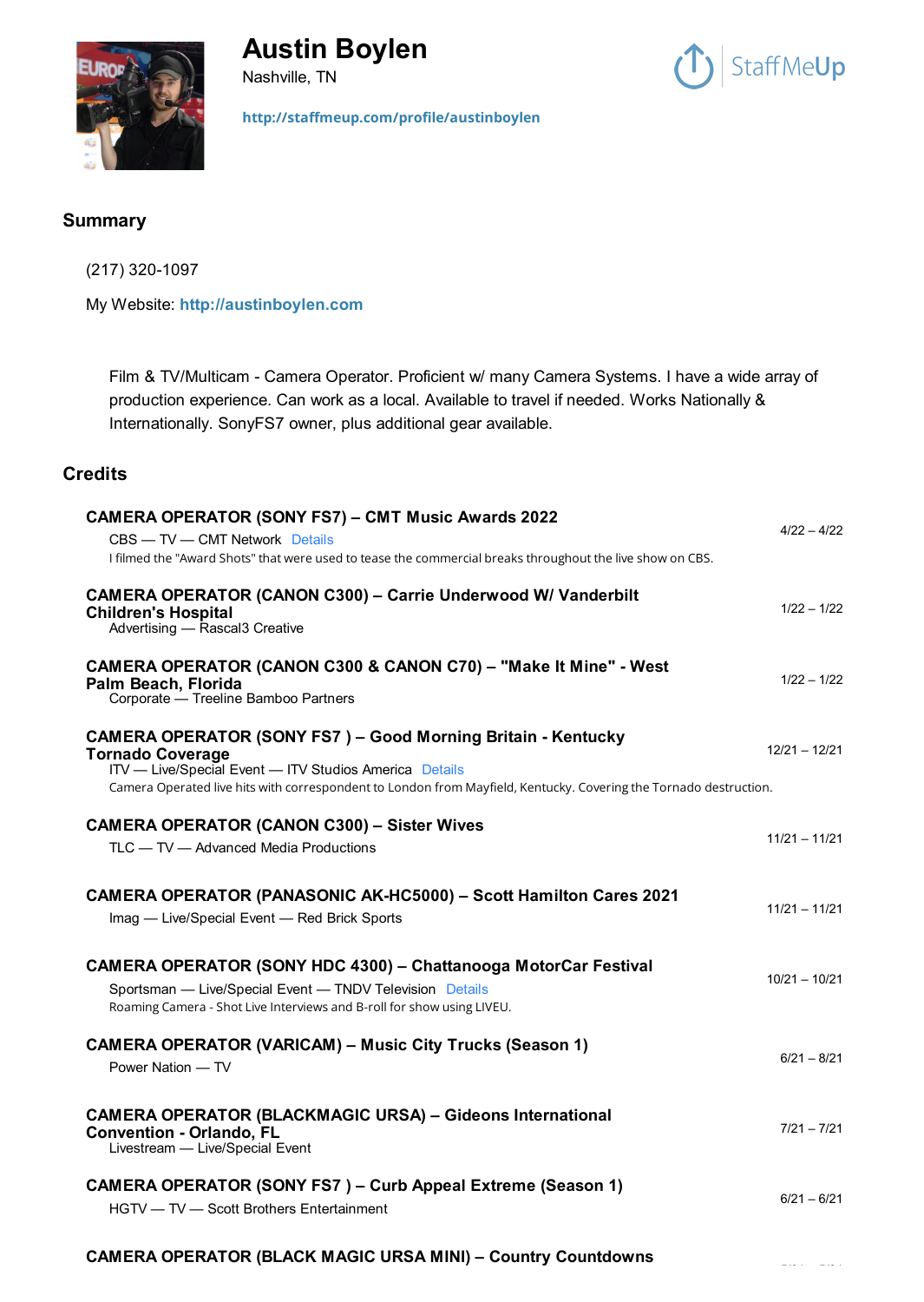| and the state of the state<br>$\sim$<br>(Season 1)<br>Circle — TV — Wrigley Media Group                                                                                                                                                                                                                   | $5/21 - 5/21$   |
|-----------------------------------------------------------------------------------------------------------------------------------------------------------------------------------------------------------------------------------------------------------------------------------------------------------|-----------------|
| <b>CAMERA OPERATOR (SONY FX9) - Accident, Suicide Or Murder (Season 3)</b><br>Oxygen - TV - Dorsey Pictures Details<br>Remote shoot, one man bad crew. Working with DP & Producer remotely. Setting up cameras, lights, network switch, audio ext.                                                        | $4/21 - 4/21$   |
| <b>CAMERA OPERATOR (SONY FS7) - IHeart Radio W/ Thomas Rhett &amp; Bobby</b><br><b>Bones</b><br>iHeart Radio - Digital - iHeart Radio                                                                                                                                                                     | $4/21 - 4/21$   |
| <b>CAMERA OPERATOR (SONY FX9) - Transplant Unit (Season 1)</b><br>$TLC - TV$                                                                                                                                                                                                                              | $10/20 - 3/21$  |
| <b>CAMERA OPERATOR (CANON C300) - Counting On (Season 4)</b><br>$TLC - TV - Figure 8$ Films                                                                                                                                                                                                               | $6/16 - 2/21$   |
| <b>CAMERA OPERATOR (GVG LDX-80) - Vanderbilt Vs Valparaiso</b><br>ESPN - Live/Special Event                                                                                                                                                                                                               | $11/20 - 11/20$ |
| <b>CAMERA OPERATOR (SONY EX3) - Authentic America (Season 2)</b><br>$Circle - TV$                                                                                                                                                                                                                         | $10/20 - 11/20$ |
| <b>CAMERA OPERATOR (SONY FX9) – Grill Of Victory (Season 1)</b><br>Food Network - TV - Rivr Media                                                                                                                                                                                                         | $9/20 - 9/20$   |
| <b>CAMERA OPERATOR (ALEXA MINI) - Martina McBride - Red Barn Sessions</b><br>(Pilot)<br>iHeart Radio - Digital                                                                                                                                                                                            | $9/20 - 9/20$   |
| CAMERA OPERATOR (HITACHI Z-HD5000) - 2020 Canadian Country Music<br><b>Awards</b><br>Global - Live/Special Event                                                                                                                                                                                          | $8/20 - 8/20$   |
| <b>CAMERA OPERATOR (SONY FS7) - Dinner Rush (Pilot)</b><br>Food Network - TV - Lusid Media                                                                                                                                                                                                                | $3/20 - 3/20$   |
| CAMERA OPERATOR (PANASONIC AK-UC4000) - 3D Experience World 2020<br>Solid Works - Live/Special Event - Cramer Productions Details<br>FOH - Hard Cam (IMAG)                                                                                                                                                | $2/20 - 2/20$   |
| <b>CAMERA OPERATOR (SONY EX3/DJI OSMO) - Authentic America (Season 1)</b><br>$Opry - TV$                                                                                                                                                                                                                  | $10/19 - 11/19$ |
| <b>CAMERA OPERATOR (HITACHI SK1300) - Garth Brooks Stadium Tour 2019</b><br>Live/Special Event - Moo TV Details<br>Front of house IMAG camera op. Handheld pit operator as well. 65,000 people in attendance at the concerts. Built cameras, LED<br>walls and ran thousands of feet of cable. Fiber/SMPTE | $6/19 - 8/19$   |
| <b>CAMERA OPERATOR (SONY F55) - Undercover Boss (Season 9)</b><br>$CBS - TV$                                                                                                                                                                                                                              | $7/19 - 7/19$   |
| <b>CAMERA OPERATOR (SONY FS7) - Love &amp; Marriage: Huntsville (Season 2)</b><br>OWN - TV - ITV Studios America Details<br>Day Player - C CAM                                                                                                                                                            | $6/19 - 6/19$   |
| CAMERA OPERATOR (HITACHI SK1300) - Loretta Lynn Birthday Bash<br>(Nashville, TN)<br>Syndication - Live/Special Event - Moo TV Details<br>Handheld Camera Operator - (performances by George Strait, Jack White, Garth Brooks, Alan Jackson, Keith Urban, Kacey<br>Musgraves, Loretta Lynn and more)       | $4/19 - 4/19$   |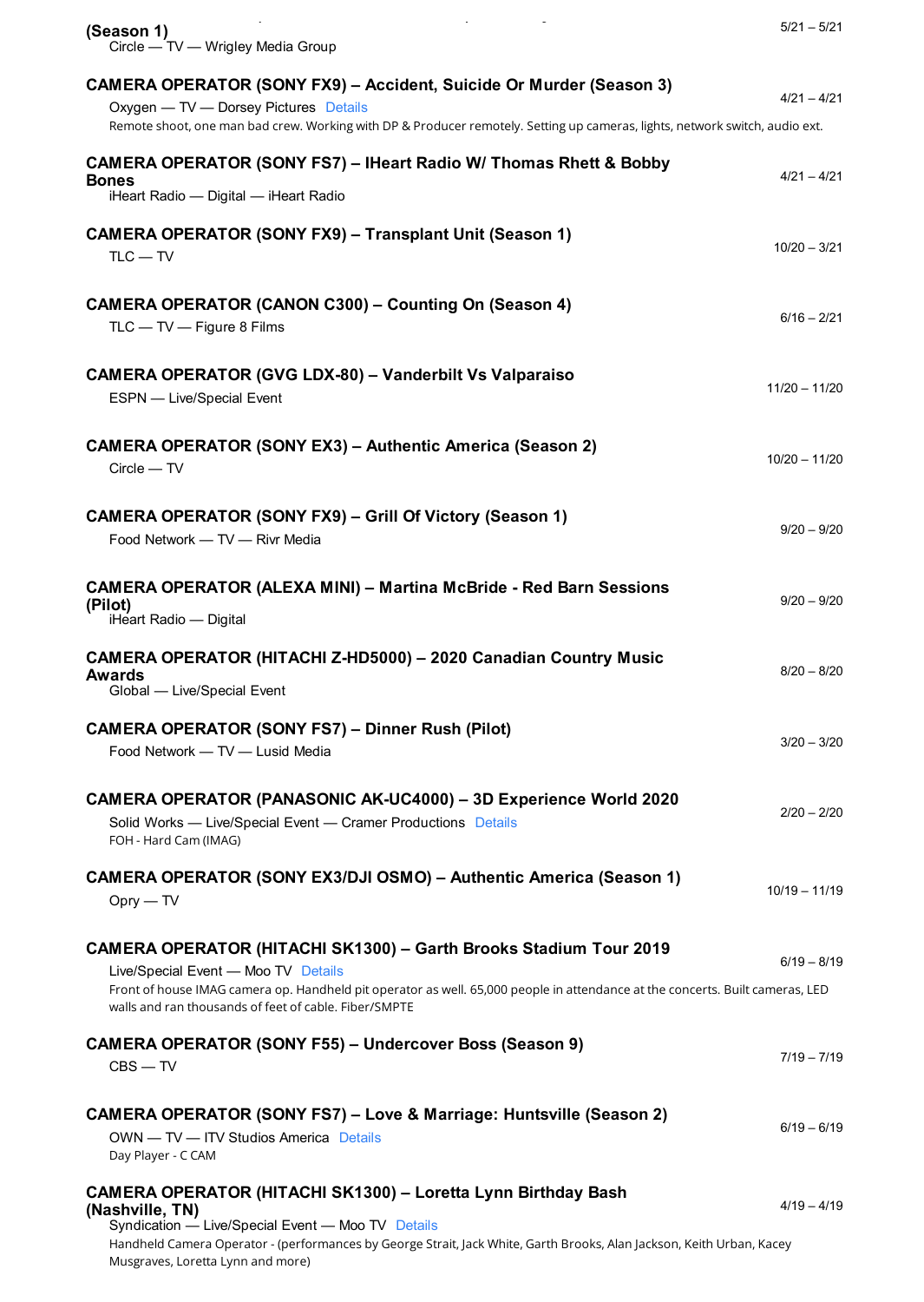| CAMERA OPERATOR (SONY FS7) - Pickler & Ben (Season 2)<br>Scripps - TV - Porch Swing Productions, LLC Details<br>Field Shoot with Pickler & Ben w/ Blake Shelton. Gatlinburg, TN                                                                                                                                                                                                                         | $3/19 - 3/19$   |
|---------------------------------------------------------------------------------------------------------------------------------------------------------------------------------------------------------------------------------------------------------------------------------------------------------------------------------------------------------------------------------------------------------|-----------------|
| DIRECTOR OF PHOTOGRAPHY (DP) (SONY FS7)<br>Full Ride Cycling Studio Nashville - Advertising                                                                                                                                                                                                                                                                                                             | $2/19 - 2/19$   |
| <b>CAMERA OPERATOR (CANON C300) - Sister Wives Tell All</b><br>TLC - TV - Figure 8 Films                                                                                                                                                                                                                                                                                                                | $2/19 - 2/19$   |
| <b>CAMERA OPERATOR (IKEGAMI HDK 77EC) – Four Continents Figure Skating</b><br><b>Championships (Anaheim, CA)</b><br>NBCSN — TV — NBC Sports Details<br>Ikegami HDK 77EC - Handheld Camera Operator Multicam LIVE show (15 cameras)                                                                                                                                                                      | $2/19 - 2/19$   |
| <b>CAMERA OPERATOR (RED WEAPON)</b>                                                                                                                                                                                                                                                                                                                                                                     |                 |
| Amazon Music w/ Garth Brooks - Advertising                                                                                                                                                                                                                                                                                                                                                              | $11/18 - 11/18$ |
| CAMERA OPERATOR (HARD CAM) - An Evening With Scott Hamilton &<br>Friends (Nashville, TN)<br>ESPN - Live/Special Event - Red Brick Sports Details<br>Multicam live sports/entertainment show. Operated hard cam, center ice.                                                                                                                                                                             | $11/18 - 11/18$ |
| <b>CAMERA OPERATOR - 2018 Skate America (Everrett, WA)</b><br>$NBC - TV - NBC$ Details<br>Handheld Op                                                                                                                                                                                                                                                                                                   | $10/18 - 10/18$ |
| CAMERA OPERATOR (JVC 850, PANASONIC GH4, GOPROS) - ISU Jr. Grand<br><b>Prix Of Figure Skating (World Tour)</b><br>YouTube — TV — Red Brick Sports Details<br>(5th Consecutive Year) des: A 7 week job throughout Europe, Australia and Asia following the Junior Grand Prix of figure                                                                                                                   | $8/14 - 10/18$  |
| skating I operated a hard camera for live multi cam event broadcasts. I assisted with the technical deployment and execution of<br>weekly live shows & programing. Also shot ENG b-roll footage, stories, interviews & edited video content for online and social<br>media. Working closely with the athletes, coaches and ISU video content producers.                                                 |                 |
| CAMERA OPERATOR (SONY PMW 300) - 7 Little Johnstons (Season 4)                                                                                                                                                                                                                                                                                                                                          |                 |
| TLC - TV - Figure 8 Films                                                                                                                                                                                                                                                                                                                                                                               | $4/18 - 8/18$   |
| <b>CAMERA OPERATOR (SONY FS7) - Property Brothers, Buying And Selling</b><br>(Season 5)<br>HGTV - TV - Cineflix Details<br>(Day Player) Process Shooting Only                                                                                                                                                                                                                                           | $7/18 - 7/18$   |
| CAMERA OPERATOR (IKEGAMI SE-H 750) - 2018 U.S. Figure Skating<br><b>Championships (San Jose, CA)</b><br>TV - Icenetwork Details                                                                                                                                                                                                                                                                         | $1/16 - 1/18$   |
| World Feed Camera Operator. Hard Cam. (Ikegami SE-h 750 w/80x lens) I maintained critical focus on closeups & tracking shots.<br>14 Camera show                                                                                                                                                                                                                                                         |                 |
| <b>CAMERA OPERATOR (PANASONIC GH4) – ISU JGP Final (Nagoya, Japan)</b><br>TV - ISU Details<br>Official ISU event Camera Operator for the 2017 JGP figure skating finals in Nagoya, Japan. Shot all on-demand and live streaming<br>video for the ISU. Managed multiple live hd streaming operations. Also produced/shot and edited video content. Shot interviews<br>with Olympic athletes and coaches. | $12/17 - 12/17$ |
| <b>CAMERA OPERATOR (SONY EX3) - The 51st Annual CMA Awards</b>                                                                                                                                                                                                                                                                                                                                          |                 |
| TV - EXTRA - Warner Bros/Telepictures Details                                                                                                                                                                                                                                                                                                                                                           | $11/17 - 11/17$ |
| Shot and lit artist/celebrity Interviews. Red carpet & backstage. (Garth Brooks, Keith Urban, Little Big Town & more.                                                                                                                                                                                                                                                                                   |                 |
| <b>CAMERA OPERATOR - 2017 Skate America (Lake Placid, NY)</b><br>$NBC - TV$                                                                                                                                                                                                                                                                                                                             | $11/17 - 11/17$ |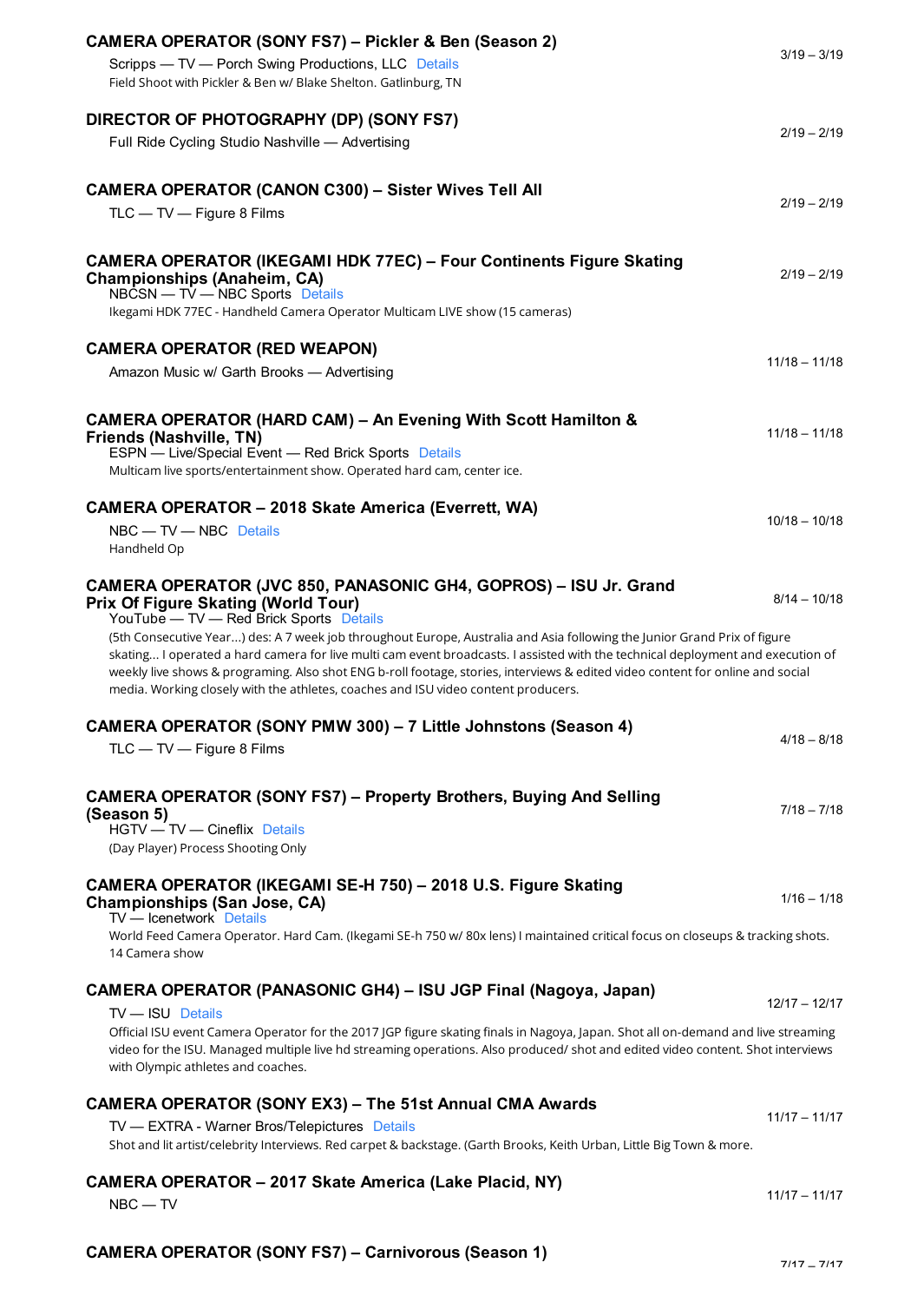| Syndication - TV - Cafeteria Films Details<br>Day Player                                                                                                                                                                                                                                                                                       | $(111 - 111)$ |
|------------------------------------------------------------------------------------------------------------------------------------------------------------------------------------------------------------------------------------------------------------------------------------------------------------------------------------------------|---------------|
| CAMERA OPERATOR (SONY FS7) - Pickler & Ben (Season 1)<br>Scripps - TV - Porch Swing Productions, LLC Details<br>B Camera Operator - DAY PLAYER - Shot ENG style stories with Kellie and Ben around the Nashville area.                                                                                                                         | $7/17 - 7/17$ |
| <b>CAMERA OPERATOR (SONY PDW-700) - Vanderbilt University</b><br><b>Commencement 2017</b><br>Live/Special Event Details<br>Handheld Camera Operator. Multicam Live Show for IMAG support & streaming.                                                                                                                                          | $5/17 - 5/17$ |
| <b>CAMERA OPERATOR (SONY PDW-700) - Laura Bush At The Hermitage</b><br>Syndication - Live/Special Event Details<br>Provided video & audio for local & national news outlets.                                                                                                                                                                   | $3/17 - 5/17$ |
| <b>CAMERA OPERATOR (SONY F5) - Nashville Flipped (Season 2)</b><br>DIY Network - TV - DIY Network Details<br>DAY PLAYER - Season 2 Pickups                                                                                                                                                                                                     | $4/17 - 4/17$ |
| <b>CAMERA OPERATOR (SONY PDW-700) - CBS Evening News - Live At Donald</b><br><b>Trump Rally (Nashville, TN)</b><br>CBS - Live/Special Event - CBS News Details<br>Live Shots w/ CBS News Correspondent Major Garrett at Trump Rally.                                                                                                           | $3/17 - 3/17$ |
| CAMERA OPERATOR - Intl. Team Cup Figure Skating Challenge On CBS<br>(Spokane, WA)<br>CBS - TV - CBS Sports Details<br>The Inaugural (International) Team Cup Figure Skating Challenge on CBS. I shot featured intro shots of the top skaters for the<br>show opener. As well as operated a handheld camera during the live multicam broadcast. | $4/16 - 4/16$ |
| <b>CAMERA OPERATOR (SONY F5) - Interview W/ Ryan Seacrest Family</b><br>NBC - TV Details<br>B Camera Operator - NBC's Natalie Morales interview with Ryan Seacrest family in Nashville, TN.                                                                                                                                                    | $3/16 - 3/16$ |
| <b>CAMERA OPERATOR - 2016 World Figure Skating Chamionships (Boston,</b><br>MA)<br>TV Details<br>World Feed multicam handheld operator. (Over 9 million people watched this event)                                                                                                                                                             | $3/16 - 3/16$ |
| <b>CAMERA OPERATOR (BLACKMAGIC STUDIO) - Yu-Gi-Oh! National</b><br>Tournament<br>Internet - Live/Special Event - Think A Tron Details<br>Live Broadcast of the National Yu-Gi-Oh! Championships! Multicam operator.                                                                                                                            | $6/15 - 6/15$ |
| CAMERA OPERATOR (SONY EX3) – 19 Kids And Counting (Season 9)<br>$TLC - TV - Figure 8$ Films                                                                                                                                                                                                                                                    | $4/15 - 5/15$ |
| <b>CAMERA OPERATOR (HARD CAM) - Troop Aid 200 - ARCA Series Car Race</b><br>Syndication - TV - SCP / Speedcast Productions Details<br>Multicam ARCA car race at Nashville Speedway.                                                                                                                                                            | $4/15 - 4/15$ |
| <b>CAMERA UTILITY - 2015 Ohio Valley Conference - NCAA Basketball</b><br>(Nashville, TN)<br>ESPN - TV - ESPN                                                                                                                                                                                                                                   | $3/15 - 3/15$ |
| <b>CAMERA OPERATOR (SONY FS7)</b><br>Hunter Hayes w/ Whirlpool - Advertising - Man With A Cam Details<br>Camera Operator for a National web ad with Hunter Hayes. For Whirlpool Corporation.                                                                                                                                                   | $1/15 - 1/15$ |
| <b>CAMERA OPERATOR - Florida Georgia Line - Satellite Media Tour</b><br>Syndication - Live/Special Event - StagePost Studios                                                                                                                                                                                                                   | $1/15 - 1/15$ |
| <b>CAMERA UTILITY - Vanderbilt Vs. Florida - NCAA Basketball (Nashville, TN)</b><br>ESPN - TV - ESPN SPORTS                                                                                                                                                                                                                                    | $1/15 - 1/15$ |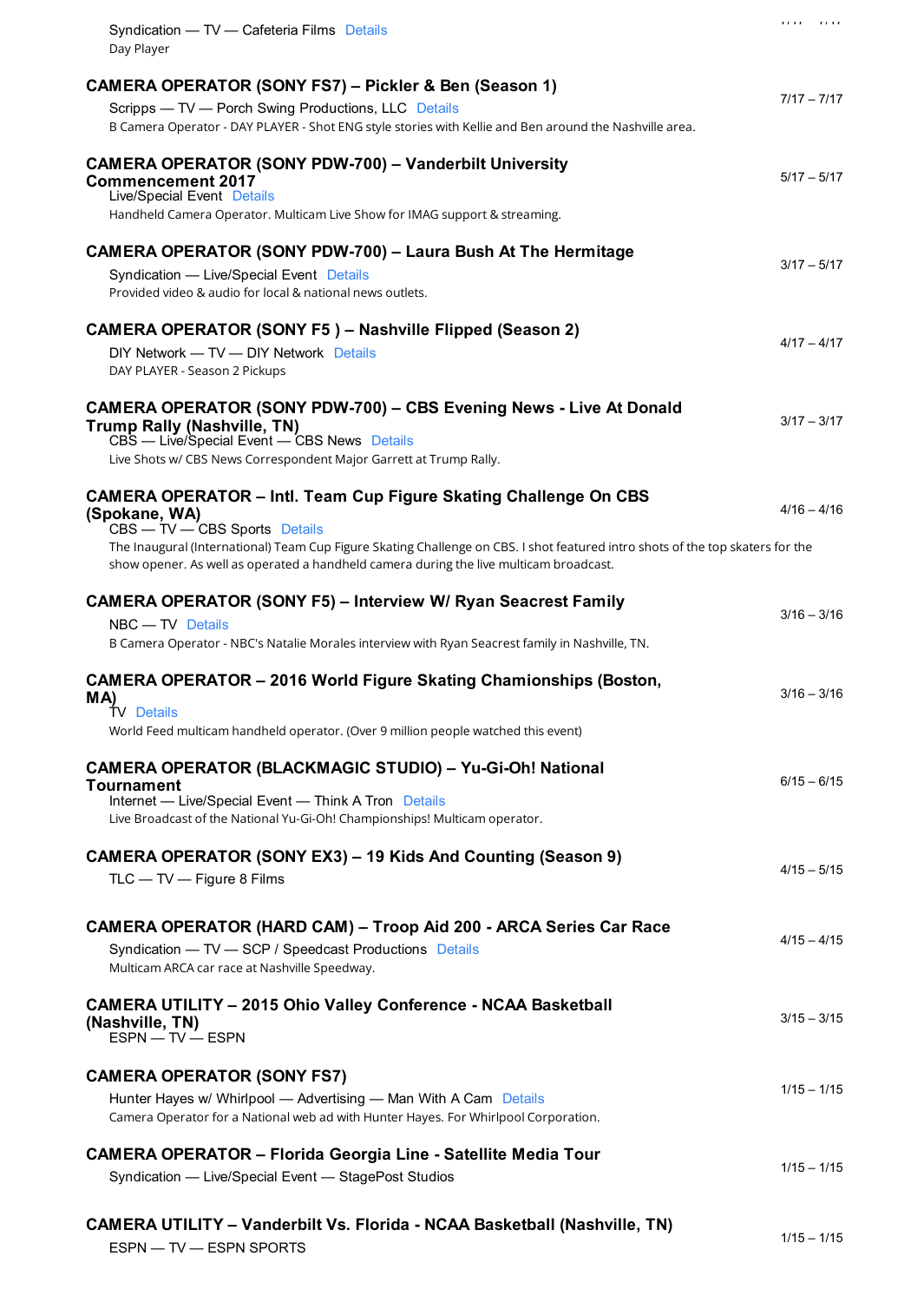| <b>CAMERA OPERATOR (SONY EX3) - Garth Brooks - Ireland Press Conference</b><br>TV - EXTRA - Warner Bros/Telepictures Details<br>Shot an exclusive interview with Garth Brooks about his Ireland tour cancellations. Also covered his press conference.                                                                                   | $7/14 - 7/14$   |
|------------------------------------------------------------------------------------------------------------------------------------------------------------------------------------------------------------------------------------------------------------------------------------------------------------------------------------------|-----------------|
| <b>CAMERA OPERATOR (SONY EX3) - The 47th Annual CMA Awards</b><br>Live/Special Event - EXTRA - Warner Bros/Telepictures Details<br>Shot and lit artist/celebrity Interviews. Red carpet & backstage. (Taylor Swift, Duck Dynasty, Kenny Rodgers, Miranda Lambert &<br>more)                                                              | $11/13 - 11/13$ |
| FIRST ASSISTANT CAMERA (RED EPIC) - Phantogram - Black Out Days<br>Music Video - Universal Republic Records                                                                                                                                                                                                                              | $10/13 - 10/13$ |
| <b>CAMERA OPERATOR (PANASONIC GH3) - Sheryl Crow 'The Live Room'</b><br>Warner Music - Digital Details<br>A multicam live to tape show with Sheryl Crow for a web exclusive.                                                                                                                                                             | $7/13 - 7/13$   |
| <b>MEDIA MANAGER (ARRI ALEXA) - Like A Country Song</b><br>Film (Feature-length) - Skip Stone Pictures                                                                                                                                                                                                                                   | $5/13 - 5/13$   |
| CAMERA PRODUCTION ASSISTANT (ARRICAM ST / 35MM) - Stoker<br>Film (Feature-length) - Scott Free Productions Details<br>Shot on 35mm film. Some of my tasks included taking the magazines to and from the cameras. Maintaining camera gear and<br>accessories. Assisting the camera department in any way. - (Arricam ST w/ Master Primes) | $9/12 - 12/12$  |
| SECOND ASSISTANT CAMERA (ARRI ALEXA) - Still The King (Pilot)<br><b>CMT - TV Details</b><br>Day Player                                                                                                                                                                                                                                   | $9/12 - 10/12$  |
| SECOND ASSISTANT CAMERA (CANON C300) - Train & Ashley Monroe -<br><b>Bruises</b><br>Music Video                                                                                                                                                                                                                                          | $9/12 - 9/12$   |
| <b>CAMERA PRODUCTION ASSISTANT (ARRI ALEXA)</b><br>Jos A Bank - Advertising - Criminal Films Details<br>Day Player                                                                                                                                                                                                                       | $7/12 - 7/12$   |
| <b>CAMERA PRODUCTION ASSISTANT (RED EPIC)</b><br>Pedigree Dog Food — Advertising — Rabbit Content Details<br>Day Player                                                                                                                                                                                                                  | $7/12 - 7/12$   |
| <b>CAMERA PRODUCTION ASSISTANT (ARRI ALEXA) - Miranda Lambert -</b><br><b>Fastest Girl In Town</b><br>Music Video                                                                                                                                                                                                                        | $6/12 - 6/12$   |
| DIRECTOR OF PHOTOGRAPHY (DP) (CANON 5D MK II) - Trace Adkins -<br><b>Tough People Do</b><br>Music Video Details<br>Determined all camera angles and positions. Overseen the operation and look of all cameras. Stedicam Operated and Media<br>Managed. - (Canon DSLRs)                                                                   | $4/12 - 4/12$   |
| MEDIA MANAGER (ARRI ALEXA) – 10 Dates Until I Do (Season 1)<br>$CMT - TV$                                                                                                                                                                                                                                                                | $6/11 - 6/11$   |
| SECOND ASSISTANT CAMERA (ARRI ALEXA) - Jug Face<br>Film (Feature-length) - Moderncine Details<br>2nd AC & Media Manger                                                                                                                                                                                                                   | $5/11 - 5/11$   |
| FIRST ASSISTANT CAMERA (RED EPIC) - Badhorse Feat. Terry Bradshaw -<br>It's All Good<br>Music Video Details<br>(RED Epic / Anamorphic)                                                                                                                                                                                                   | $2/11 - 2/11$   |

**[CAMERA PRODUCTION ASSISTANT \(RED ONE\) – Tim McGraw - Still - \(Tim](https://staffmeup.com/title/Music-Video/2010/Tim-McGraw-Still-Tim-McGraw/1002203) McGraw)**